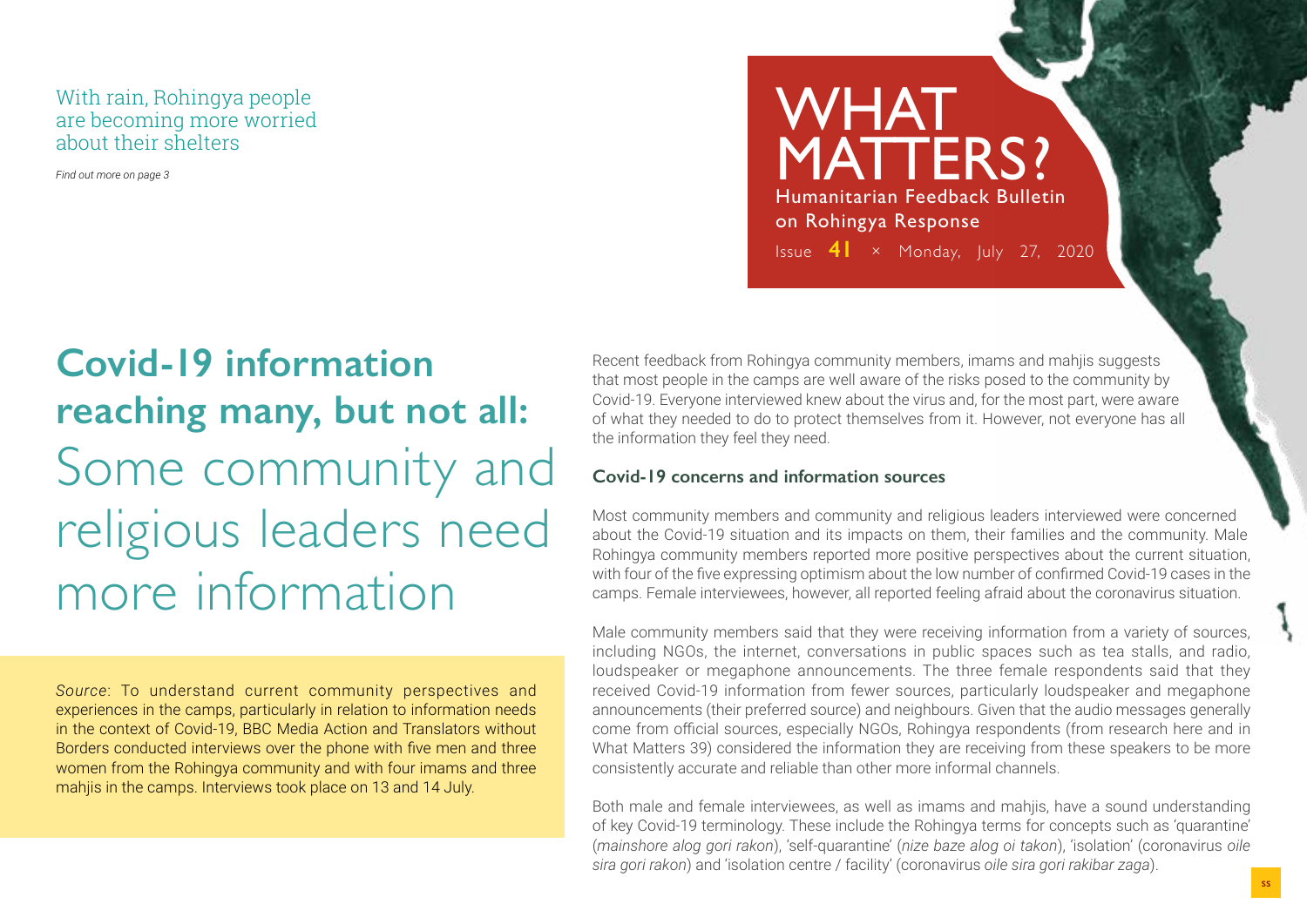#### **People turn to community and religious leaders for information**

 People mostly ask me about coronavirus symptoms and transmission."

– Mahji, mid 40s, camp 1

Mostly people ask me for information when they are sick. They ask what are the symptoms of coronavirus and what to do when someone is infected. In my experience, I think people are serious about this virus. They are concerned about how to avoid that virus."

– Imam, early 40s, camp 1

We provide information regarding the coronavirus. We provide it when we see people gathering, or in the mosque."

– Mahji, late 30s, camp 12



Mahiis and imams reported that they were regularly approached by people in the camps for information about Covid-19. They said that people particularly wanted to know how the virus is spread and the symptoms of the virus, in a context of persistent rumours and uncertainty. Mahjis and imams reported receiving information from a variety of sources, particularly NGOs and CiCs. Most said that they were receptive to this guidance and shared the information with the community. However, at least one mahij interviewed said that he did not believe that there were any Covid-19 cases in the camps and was also sceptical about Covid-19 advice provided by a major health sector NGO. One imam wrongly believed that the recent rains had washed away Covid-19 from the camps.

 People mostly ask me whether the coronavirus is real, or just a plan from the government of Bangladesh to keep us in lockdown in the camp permanently. People also ask about the rumour that people will be killed in NGO hospitals if they are infected with the virus."

– Mahji, late 30s, camp 12

I think we don't have coronavirus in the camps because the rain has wiped out this virus. I have not seen anyone infected with coronavirus in the camps."

– Imam, mid-50s, camp 3

**C** I think the chances of coronavirus infection is decreasing now. I heard there were some confirmed cases in the camps but it's now no more."

– Imam, early 30s, camp 1

**T** I think we are not really afraid of coronavirus in the camps. I haven't seen anyone infected with coronavirus in the camps."

– Mahji, late 30s, camp 4



#### **Mahjis and imams need the tools to respond to community information needs**

Despite varying levels of concern, all community members interviewed were aware of the risks posed to them and their community by Covid-19. Mahjis and imams reported that community members regularly approached them to request more information about Covid-19 or to check the validity of rumours they had heard. However, not all the leaders had the knowledge and understanding required to provide advice on Covid-19, whilst most wanted more regular and detailed updates. Given their role as providers of information, it is essential that there is both consistency and accuracy in the information they are providing to the community. In order to support them in this role, it is important for mahjis and imams to be provided with regular updates on the Covid-19 situation, including guidance on how to respond to community information needs.